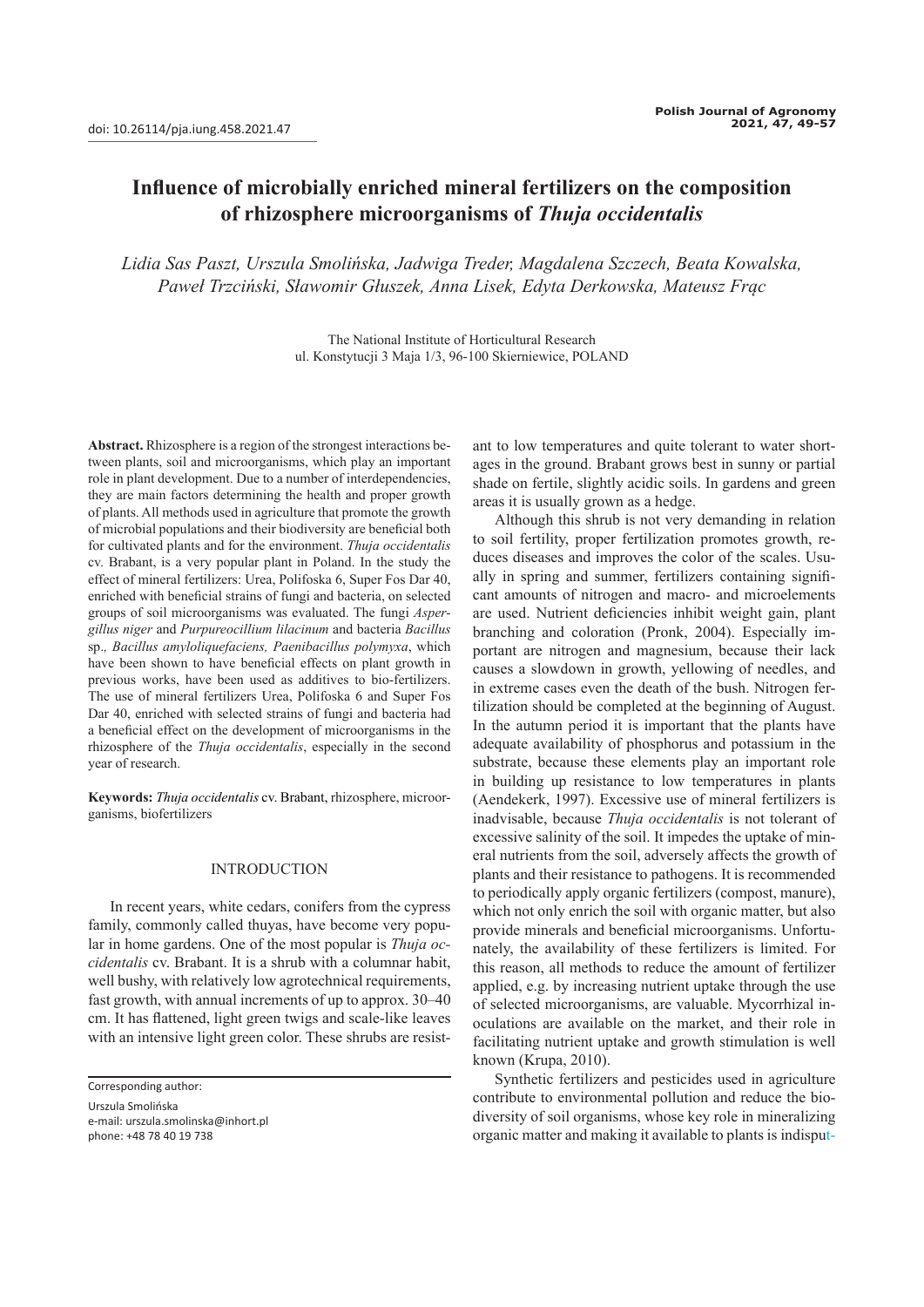able (Bakker et al., 2012). In recent years, attempts have been made to use selected microorganisms to, among other things, reduce the application of synthetic fertilizers (Adesemoye et al., 2009; Aghai et al., 2019). Indeed, it has been found that the introduction of suitable microorganisms can increase the efficiency of synthetic fertilizer use by plants (Liang et al., 2020). Wang et al. (2020) showed that the use of a consortium of different microorganisms in a wheat crop increased the amount of available N, P, and K and allowed a 25% reduction in fertilization, without negative effects on yield. Unfortunately, research on the introduction of selected microorganisms is difficult because their activity in the soil and the final effect (protective or growth stimulating) depends on many abiotic and biotic factors, especially the native (autochthonous) microflora. In addition to the factors mentioned above, the composition of microorganisms in the soil is influenced by the changes induced by the plants growing in the soil (Galus-Barchan, Chmiel, 2019). It is also proven that the greater the biodiversity of microorganisms, the greater the resistance of plants to adverse environmental conditions. Particularly important in this case is the so-called functional diversity, that is, the ability of microorganisms to carry out a variety of bio-chemical reactions (Olanrewaju et al., 2019). It is associated with the ability of bacteria or fungi to produce compounds that facilitate the breakdown of nutrients (e.g., solubilization of phosphorus compounds), induction of systemic resistance, or compounds with toxic properties against plant pathogens.

Works on the role of plant root secretions in shaping rhizosphere microbial populations has been particularly intense (Canarini et al., 2019). Indeed, it has been shown that a plant can selectively influence the development (stimulation or inhibition) of specific groups of microorganisms because root secretions can "attract" beneficial microorganisms (Guyonnet et al., 2018; Olanrewaju et al., 2019). Some compounds secreted by plant roots have been found to be signals, affecting interactions in the rhizobiom in a targeted manner (Canarini et al., 2019; Olanrewaju et al., 2019). In addition to the most well-known ones, such as strigolactones, which are involved in the formation of symbiosis between plants and mycorrhizal fungi, volatile and non-volatile organic and inorganic compounds are being discovered that affect the composition and activity of the rhizosphere microbiome. This communication occurs in both directions because many soil microorganisms (including those of the genera *Bacillus* or *Pseudomonas*) produce small-molecule signaling compounds, known as QS (quorum sensing), regulating their density in the soil. These compounds may regulate the expression of certain plant genes, inducing systemic resistance and/or affecting plant growth and development (Venturi, Keel, 2016). It follows that each plant (species/cultivar) forms a unique set of microorganisms around it in the soil determined by a number of biotic (e.g. indigenous microorganisms) and abiotic (root secretions, soil type, moisture, temperature et al.) factors that influence its development. The knowledge of these processes is very important also from a practical point of view, because the introduction of selected microorganisms into the soil can have, depending on the plant species and the factors mentioned above, different efficiency (Ishag, 2017; Jacoby, 2017; Jankowska, Swędrzyńska, 2016; Klimek et al., 2010).

In the study described in this paper, the abundance of microorganisms groups that play an important role in soil fertility were analyzed in the soil taken from the root zone of *Thuja occidentalis*. Prominent among them were Actinomycetes, producing a large number of compounds with bactericidal and fungicidal activity, as well as enzymes (e.g. cellulases, chitinases, and others) that enable decomposition and mineralization of organic matter (Gohel et al., 2006; Lenart-Boroń, Banach, 2014). Another analyzed group were bacteria of the genus *Pseudomonas*, which are commonly found in soils. They play an important role in plant development as they stimulate plant growth by producing phytohormones. They produce a large number of biologically active compounds, such as antibiotics or lytic enzymes, and can induce systemic resistance in plants. Due to their rapid growth, they compete strongly with pathogens for nutrients (Pathama et al., 2011; Pociejewska et al., 2014).

One of the most important elements in plant cultivation is phosphorus, which often occurs in insoluble forms in soil and is not available to plants. This element is supplied with fertilizers, and is also made available to plants by microorganisms (e.g. *Pseudomonas, Bacillus, Streptomyces* and others), having the ability to release phosphorus from insoluble phosphorus compounds (Kurek, Ozimek, 2008). The bacteria can carry out this process with varying efficiency, depending on the strain or abiotic conditions (e.g. pH) in the soil (Ciopińska, Bezak-Mazur, 2018). The presence of phospholytic bacteria in soil has a beneficial effect on plant growth (Kaur, Reddy, 2015; Bargaz et al., 2018).

In the experiments described in this paper, synthetic fertilizers were enriched with selected strains of fungi (*Aspergillus niger, Purpureocillium lilacinum*) and bacteria (*Bacillus* sp.*, Bacillus amyloliquefaciens, Paenibacillus polymyxa*). The aim of the presented studies was to determine what effect the mineral fertilizers enriched with selected microorganisms had on the microorganisms living in the rhizosphere of *Thuja occidentalis*.

## MATERIALS AND METHODS

*Thuja occidentalis* cv. Brabant was grown in 2018– 2019 at the open Experimental Field of SGGW in Skierniewice. The experiment was conducted in ceramic containers, completely sunk into the soil, 0.50 m in diameter and 1.20 m high, containing about 120 liters of podzolic soil with pH 6.2 and organic matter content of about 1.2%.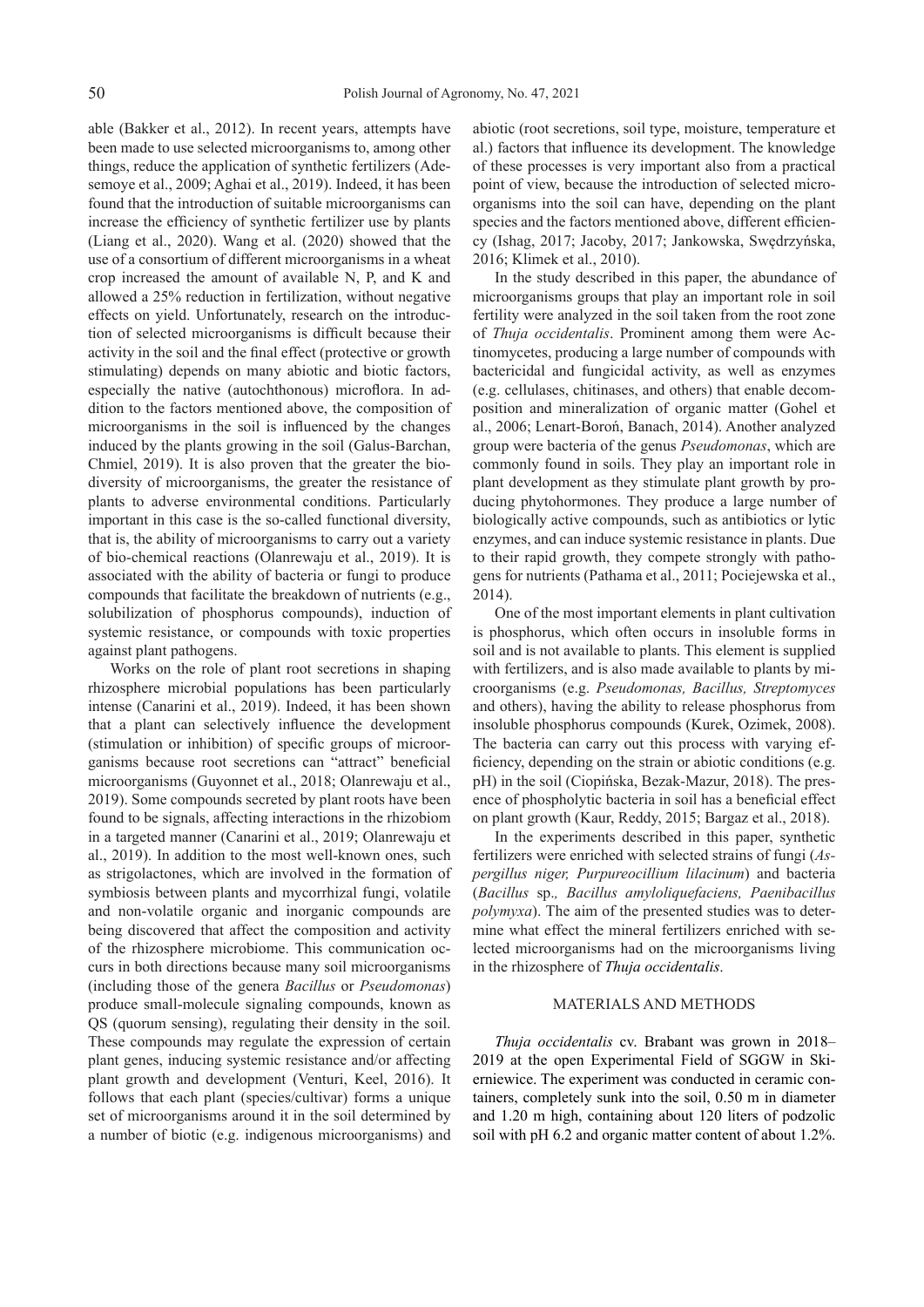51 L. Sas Paszt et al. – Influence of microbially enriched mineral fertilizers on the composition of rhizosphere microorganisms ...

|    | $\mathcal{C}$    | Control: without fertilizer.                                                                                                                                                                                                                                                                                                                                      |
|----|------------------|-------------------------------------------------------------------------------------------------------------------------------------------------------------------------------------------------------------------------------------------------------------------------------------------------------------------------------------------------------------------|
|    | <b>CF</b>        | Control: without fertilizer $+$ strains of fungi <sup>1</sup> .                                                                                                                                                                                                                                                                                                   |
| 3  | <b>SC</b>        | Control: standard – 100 g/m <sup>2</sup> Yara Mila Complex; 50 g/m <sup>2</sup> before sowing plants; 50 g/m <sup>2</sup> top dressing (VI/VII).                                                                                                                                                                                                                  |
| 4  | U100             | Urea (100%) – 26.0 g/m <sup>2</sup> + Fos Dar 40, 28.0 g/m <sup>2</sup> + potassium sulphate 36.0 g/m <sup>2</sup> ; urea applied in 2 doses<br>(before sowing and VI/VII).                                                                                                                                                                                       |
| 5. | <b>U100F</b>     | Urea (100%) – 26.0 g/m <sup>2</sup> + Fos Dar 40, 28.0 g/m <sup>2</sup> + potassium sulphate 36.0 g/m <sup>2</sup> ; urea applied as top dressing<br>in II doses (before sowing and $VI/VII$ ) + strains of fungi <sup>1</sup> .                                                                                                                                  |
| 6  | U60F             | Urea (60%) – 16.0 g/m <sup>2</sup> + Fos Dar 40 (60%) 17.0 g/m <sup>2</sup> + potassium sulphate (60%) 22.0 g/m <sup>2</sup> ; urea applied as<br>top dressing in II doses (before sowing and $VI/VII$ ) + strains of fungi <sup>1</sup> .                                                                                                                        |
|    | P <sub>100</sub> | Polifoska 6 (100%) – 60 g/m <sup>2</sup> before sowing + calcium nitrate 54 g/m <sup>2</sup> (or ammonium nitrate 25.0 g/m <sup>2</sup> ), cal-<br>cium nitrate or ammonium nitrate applied as dressing in II doses (before sowing and V/VI).                                                                                                                     |
| 8  | <b>P100B</b>     | Polifoska 6 (100%) – 60 g/m <sup>2</sup> before sowing + calcium nitrate 54 g/m <sup>2</sup> (or ammonium nitrate 25.0 g/m <sup>2</sup> ), calci-<br>um nitrate or ammonium nitrate applied as dressing in II doses (before sowing and V/VI) + strains of bacteria <sup>2</sup> .                                                                                 |
| 9  | <b>P60B</b>      | Polifoska 6 (60%) – 36 g/m <sup>2</sup> before sowing + calcium nitrate (60%) 32.0 g/m <sup>2</sup> (or ammonium nitrate (100%)<br>15.0 g/m <sup>2</sup> ), calcium nitrate or ammonium nitrate applied as dressing in II doses (before sowing and V/VI) +<br>strains of bacteria <sup>2</sup> .                                                                  |
| 10 | <b>SFD100</b>    | Super Fos Dar 40 (100%) – 28.0 g/m <sup>2</sup> before sowing + calcium nitrate (100%) 77.0 g/m <sup>2</sup> (or ammonium nitrate<br>$35.0 \text{ g/m}^2$ + potassium sulphate $36.0 \text{ g/m}^2$ ; calcium nitrate or ammonium nitrate applied as dressing in II doses<br>(before sowing and V/VI).                                                            |
| 11 | SFD100B          | Super Fos Dar 40 (100%) – 28.0 g/m <sup>2</sup> before sowing + calcium nitrate (100%) 77.0 g/m <sup>2</sup> (or ammonium nitrate<br>(100%) 35.0 g/m <sup>2</sup> ) + potassium sulphate (100%) 36.0 g/m <sup>2</sup> ; calcium nitrate or ammonium nitrate applied as<br>dressing in II doses (before sowing and $VI/VII$ ) + strains of bacteria <sup>2</sup> . |
| 12 | SFD60B           | Super Fos Dar 40 (60%) – 17.0 g/m <sup>2</sup> before sowing + calcium nitrate (60%) 46.0 g/m <sup>2</sup> (or ammonium nitrate<br>$21.0 \text{ g/m}^2$ + potassium sulphate (60%) 22.0 g/m <sup>2</sup> ; calcium nitrate or ammonium nitrate applied as dressing in<br>II doses (before sowing and $VI/VII$ ) + strains of bacteria <sup>2</sup> .              |
| 13 | CB               | Control: without fertilizer $+$ strains of bacteria <sup>2</sup> .                                                                                                                                                                                                                                                                                                |
|    |                  |                                                                                                                                                                                                                                                                                                                                                                   |

Table 1. Scheme of experiment.

**1** Strains of fungi: *Aspergillus niger, Purpureocillium lilacinum.*

**2** Strains of bacteria: *Bacillus* sp.*, Bacillus amyloliquefaciens, Paenibacillus polymyxa* 

The surface area of one container was approx.  $0,2 \text{ m}^2$ . The top layer of soil was enriched with deacidified peat in the amount of about 8 liters per container. Three 20–25 cm high *Thuja occidentalis* plants were planted per container. The volume of the rooting zone in the first year of cultivation was about 40 liters for 3 plants, for each about 13 liters of substrate. Soil moisture in the containers was monitored using Decagon capacitance probes and irrigated as needed using drip irrigation. The experiment was conducted in 13 fertilizer combinations (Table 1), with 3 containers (9 plants) per combination.

Three commercial fertilizers were used in the experiment: 1. Polifoska  $6 - 6\%$  nitrogen in the form of NH<sub>4</sub>; 20% phosphorus (P<sub>2</sub>O<sub>5</sub>); 30% potassium (K<sub>2</sub>O); 7% sulphur trioxide  $(SO_3)$ . 2. Super Fos Dar 40 – 40% phosphorus pentoxide  $(P_2O_5)$  soluble in mineral acids and 25%  $P_2O_5$  soluble in neutral citrate solution; 10% calcium oxide (CaO); microelements (Cu, Ca, Fe, Mn, Zn). 3. Urea – 46% nitrogen in the form of amide. Fertilizers were applied in full dose (100%) and reduced to 60%. In the control combination, granular multicomponent fertilizer Yara Mila Complex (content N:P:K in proportion 12:11:18; Mg  $-2.7\%$ ; S  $-20\%$  and microelements), was also applied. This fertilizer is used in the large-scale cultivation of *Thuja occidentalis* in ornamental and fruit plant nurseries.

In the first year of the experiment (2018), the fertilizer rates shown in Scheme 1 were applied. In 2019, due to the increased fertilizer requirements of the plants, the rate of established fertilizers was doubled compared to 2018. Each time the fertilizers were applied, the topsoil around the plants was stirred and then the plants were watered.

Synthetic fertilizers: Urea, Polifoska 6 and Super Fos Dar 40 were enriched with selected strains of fungi or bacteria. Microorganisms were applied about two weeks after the first dose of mineral fertilizers. Fungi (*Aspergillus niger*, *Purpureocillium lilacinum*) and bacteria (*Bacillus* sp., *Bacillus amyloliquefaciens, Paenibacillus polymyxa*) were obtained from the collection of the Department of Microbiology of the Institute of Horticulture in Skierniewice. Dry bacterial formulations with maltodextrin as a carrier were prepared at Skotan S.A. (Czechowice-Dziedzice) and used in a 1:1:1 ratio, whereas the product containing fungal conidial spores of *A. niger* and *P. lilacinum* were prepared at the Department of Microbiology, Institute of Horticulture. Fungi were propagated on maize flour (*P. lilacinum*) and rice flour (*A. niger*), and mixed at a ratio of 1:8 in 2018 and 1:10 in 2019. In combinations where selected isolates were applied, the following doses of fungal inoculum per container were used: 1.3 g of medium containing ca.  $2 \times$ 10<sup>8</sup> cfu g<sup>-1</sup> (in 2018) and  $1 \times 10^7$  cfu g<sup>-1</sup> (in 2019). For the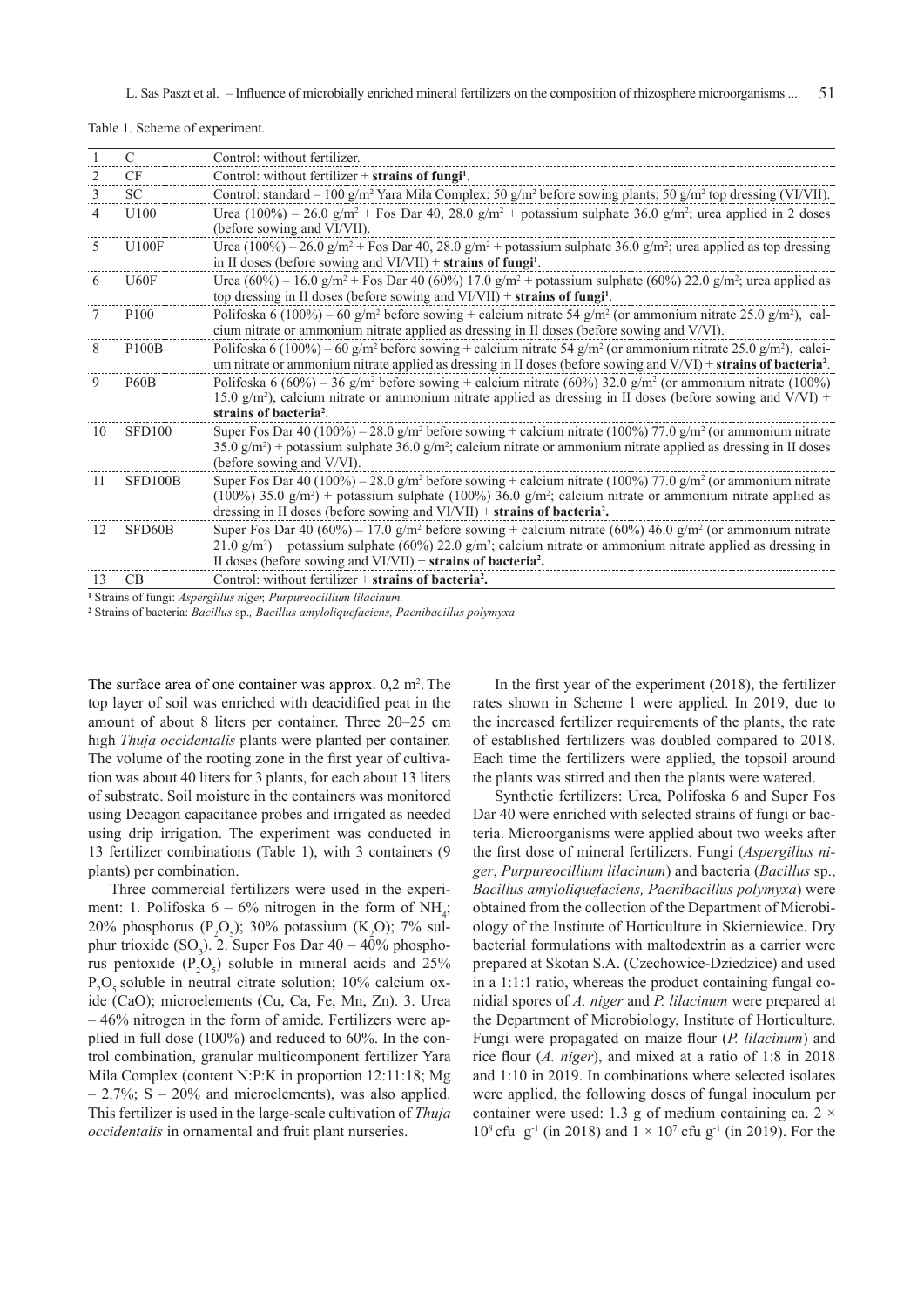bacterial strains, 3 g of dry formulation was used per container with a bacterial population density of approx.  $1-2 \times$  $10^8$  cfu  $\times$  g<sup>-1</sup>. After microorganism application, the soil was thoroughly mixed.

Microbial surveys in the rhizosphere of *Thuja* were conducted in 2018 and 2019 in late September and early October. Soil from the rhizosphere was collected with a 1.5 cm diameter stick, making 3–4 punctures as close to the plant as possible, to a depth of about 20 cm. Soil samples were stored in a cold room at 5°C for about 24 hours. Before microbiological analysis, the soil was thoroughly mixed, ground in a mortar, and four weights of 10 g each were weighed. Three were poured into flasks containing 100 ml of saline with glass beads each, the fourth weighing was placed in a thermostat and dried for 24 hr at temp. 104 °C. The soil in the flasks was shaken on a shaker for 20 min, then the appropriately diluted suspensions were inoculated onto selective media and incubated in thermostats at  $28^{\circ}$ C (bacteria) and  $25^{\circ}$ C (fungi) for 7–14 days.

The abundance of selected groups of microorganisms in soil samples was determined by inoculating the soil suspension on selective media. The total bacterial population was estimated on soybean medium (TSA10%). The number of bacteria of the genus *Pseudomonas* was determined on Gould's medium, while of *Pseudomonas* secreting fluorescent dyes, on the same medium under UV light (Gould et al., 1985). Fungal colonies were analyzed on commercial medium produced by BTL (Rose Bengal Chloramphenicol Agar).

Pikovska's medium, after pasteurization of the soil suspension (Picovska, 1948), was used to determine the population of spore-forming bacteria having the ability to solubilize calcium phosphate. Colonies of bacteria exhibiting these properties were counted separately, depending on the presence of the "halo" zone. We determined: phosphorus bacteria A – bacterial colonies forming clear transparent 'halo' zones – with strong calcium phosphate solubilising ability; phosphorus bacteria B *–* all bacterial colonies that can grow on Pikovska's medium, including bacteria with poor ability to dissolve calcium phosphate.

*Actinomycetes* were analyzed on colloidal chitin agar after 7 days of incubation of the plates at  $28^{\circ}$ C (Hsu, Lockwood, 1975). Colonies of these bacteria, depending on the intensity of chitin degradation, were divided into two groups: *Actinomycetes* A **–** *Actinomycetes* forming a distinct 'halo', and *Actinomycetes* B **–** colonies, which, although they did not form a distinct 'halo', exhibited morphological characteristics like the *Actinomycetes*. As in the case of phosphorus bacteria, both groups of *Actinomycetes* were counted separately.

The results obtained were statistically processed using analysis of variance for one-factor experiments. The Newman-Keuls test using Statistica 13.1 statistical program was used to evaluate differences between means.

## RESULTS

The total abundance of bacteria present in the soil of the rhizosphere zone of *Thuja occidentalis* was little different between the combinations in the first year of the 2018 study (Table 2). Only in two cases, in the combination fertilized with Polifoska 6 (P100), and in combination CB, where bacteria alone were used, the number of bacteria was significantly higher than in the other combinations. The highest number of bacteria of the genus *Pseudomonas* was observed in soil fertilized with Urea (U100), and in combination with Super Fos Dar 40 (SFD60B), in which fertilizer amounts reduced by 40% were enriched with selected bacteria. The amount of *Pseudomonas* bacteria, secreting fluorescent dyes was elevated in the same combinations as *Pseudomonas* in total.

The content in the soil of *Actinomycetes*, an important bacterial group from the point of view of soil fertility, developed differently depending on their chitinolytic properties (Table 3). No differences were observed in the abundance of *Actinomycetes* with strong chitinolytic properties (*Actinomycetes* A). Slightly greater differences were among the group of *Actinomycetes* B. In this group, the highest amounts were found in soil fertilized with Polifoska 6 (P100B) and Urea (U100). Three times fewer *Actinomycetes* were present in the combination of SFD60B.

The highest number of filamentous fungi, nearly 7 times more than in the standard control, was in the combination U100F, fertilized with a full dose of Urea fertilizers enriched with selected fungi, and in a combination U100, containing the same fertilizers but no fungi (Table 3). The least amount of filamentous fungi was in control 0, without fertilization (C).

The abundance of bacteria with the ability to degrade insoluble phosphorus compounds was also analyzed in 2018 (Table 4). The highest abundance of phosphorus bacteria with strong lytic properties, those whose colonies produced the largest "halo" on selective media, was observed in the combination CB, to which only selected bacteria and SFD100, were added. The highest number of all phosphorus bacteria was observed in the combination of P100B and SFD100, while less in U100F, with addition of selected fungi.

In 2019, the study of microbial populations in the rhizosphere zone of *Thuja* was repeated. The total bacterial abundance varied more between combinations compared to the previous year (Table 5). In the second year of cultivation, the effect of the addition of selected bacteria became apparent, as the highest results were obtained in the combinations in which they were applied. The highest amount of bacteria was in the soil taken from the combination P60B, in which a lower dose of Polifoska 6 was applied and in the combination CB, with the addition of bacteria alone. High bacterial counts were also in combinations with Super Fos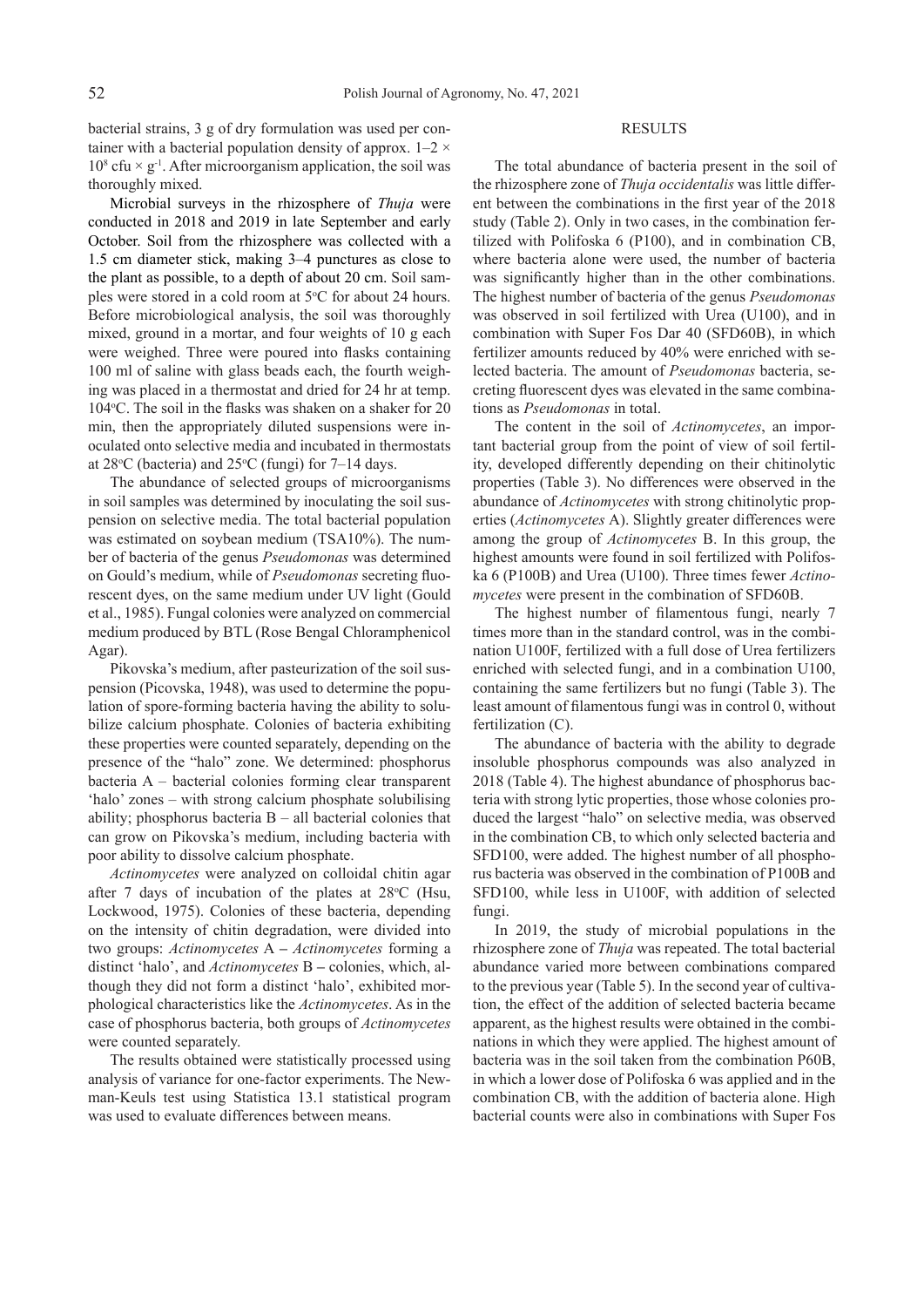| whis in this<br>$Q_{\text{max}}$ |
|----------------------------------|
| iumu<br>.                        |
|                                  |
|                                  |
|                                  |

| Pseudomonas<br>Fluorescent                  | cfu $\times$ $10^3/g$ d.m.<br>of soil      | 9.5a  | 7.3a<br>11.2a | 15.2a | 93.9 c             | 13.8a<br>17.7 a | 16.7a       | 10.0a<br>7.8 a   | 31.7 a          | 12.6a<br>17.5a | 14.2a          | 20.6a    | 57.5 b             | 17.1 a            | الملاحظ ومستلمس ومعادي<br>and all and Property of the Manuscript and the second |
|---------------------------------------------|--------------------------------------------|-------|---------------|-------|--------------------|-----------------|-------------|------------------|-----------------|----------------|----------------|----------|--------------------|-------------------|---------------------------------------------------------------------------------|
| Pseudomonas                                 | $c$ fu × 10 <sup>3</sup> /g d.m<br>of soil | 35.0a |               | 25.4a | 125.3 <sub>b</sub> |                 | 41.2a       |                  | 44.7 a          |                | 37.4a          | 35.3a    | 109.0 <sub>b</sub> | 37.3a             |                                                                                 |
| Total number of Total number of<br>bacteria | cfu × $10^6/g$ d.m<br>of soil              | 7.7 a | 11.3a         | 10.1a | 14.7 a             | 13.4a           | 9.0a        | 48.4 b           | 10.1a           | 10.3a          | 14.4 a         | 16.2a    | 10.7a              | 42.0 <sub>b</sub> |                                                                                 |
|                                             | Combinations <sup>#</sup>                  |       | 5             | SC    | U100               | U100F           | <b>U60F</b> | P100             | P100B           | P60B           | SFD100         | SFD100B  | SFD60B             | පී                | مسامي منذ مصطلح المستمر منطبط والمناسب المحاسبين<br># see Table 1               |
|                                             |                                            |       |               |       | 4.                 | $\dot{\circ}$   | $\circ$     | $\overline{r}$ . | $\frac{8}{9}$ . |                | $\frac{1}{10}$ | $\equiv$ | $\overline{2}$ .   | 13.               | $V/L_{\rm{min}}$                                                                |

Values marked with the same letter in columns are not significantly different according to the Newman-Keuls test (p=0.05). Values marked with the same letter in columns are not significantly different according to the Newman-Keuls test (p=0.05).

Table 4. Abundance of phosphorus bacteria in the rhizosphere zone of Thuja occi-Table 4. Abundance of phosphorus bacteria in the rhizosphere zone of *Thuja occi*dentalis in 2018. *dentalis* in 2018.

|                                                                                                                                                                                                                                                                                                                                                                                                                                                                            |                           | Phosphorus bacteria        | Phosphorus bacteria    |
|----------------------------------------------------------------------------------------------------------------------------------------------------------------------------------------------------------------------------------------------------------------------------------------------------------------------------------------------------------------------------------------------------------------------------------------------------------------------------|---------------------------|----------------------------|------------------------|
|                                                                                                                                                                                                                                                                                                                                                                                                                                                                            | Combinations <sup>#</sup> | $\mathfrak{S}$             | $\widehat{\mathbf{e}}$ |
|                                                                                                                                                                                                                                                                                                                                                                                                                                                                            |                           | cfu × $10^{4}/g$ d.m. soil |                        |
|                                                                                                                                                                                                                                                                                                                                                                                                                                                                            |                           | 16.7 bcd                   | $31.5$ ab              |
|                                                                                                                                                                                                                                                                                                                                                                                                                                                                            | U.                        | 8.6 ab                     | 21.2ab                 |
|                                                                                                                                                                                                                                                                                                                                                                                                                                                                            | $\overline{\text{SC}}$    | 17.4cd                     | 33.9 ab                |
|                                                                                                                                                                                                                                                                                                                                                                                                                                                                            | U100                      | 8.4ab                      | 36.6 ab                |
|                                                                                                                                                                                                                                                                                                                                                                                                                                                                            | U100F                     | $10.5$ abc                 | 4.7 a                  |
|                                                                                                                                                                                                                                                                                                                                                                                                                                                                            | $U60F$                    | $12.1$ abc                 | 18.0ab                 |
| $\frac{1}{2} \left  \frac{1}{2} \right  \left  \frac{1}{2} \right  \left  \frac{1}{2} \right  \left  \frac{1}{2} \right  \left  \frac{1}{2} \right  \left  \frac{1}{2} \right  \left  \frac{1}{2} \right  \left  \frac{1}{2} \right  \left  \frac{1}{2} \right  \left  \frac{1}{2} \right  \left  \frac{1}{2} \right  \left  \frac{1}{2} \right  \left  \frac{1}{2} \right  \left  \frac{1}{2} \right  \left  \frac{1}{2} \right  \left  \frac{1}{2} \right  \left  \frac$ | P100                      | $9.0$ abc                  | 27.0ab                 |
|                                                                                                                                                                                                                                                                                                                                                                                                                                                                            | P100B                     | $16.4$ bcd                 | 48.2b                  |
|                                                                                                                                                                                                                                                                                                                                                                                                                                                                            | P60B                      | 7.1a                       | $\frac{37.8}{47.4}$ b  |
|                                                                                                                                                                                                                                                                                                                                                                                                                                                                            | SFD100                    | 20.2d                      |                        |
|                                                                                                                                                                                                                                                                                                                                                                                                                                                                            | SFD100B                   | 7.1a                       | 29.4 ab                |
| $\overline{5}$                                                                                                                                                                                                                                                                                                                                                                                                                                                             | SFD60B                    | $9.7$ abc                  | 39.6 ab                |
| $\Xi$                                                                                                                                                                                                                                                                                                                                                                                                                                                                      | $\Theta$                  | 21.1d                      | 37.7ab                 |
|                                                                                                                                                                                                                                                                                                                                                                                                                                                                            | # see Table 1             |                            |                        |
|                                                                                                                                                                                                                                                                                                                                                                                                                                                                            |                           |                            |                        |

# see Table 1 # see Table 1

Values marked with the same letter in columns are not significantly different according to Newman-Keuls test  $(p=0.05)$ Values marked with the same letter in columns are not significantly different according to Newman-Keuls test (p=0.05)

Table 3. Abundance of Actinomycetes and filamentous fungi in the rhizosphere of Thuja occidentalis in 2018. Table 3. Abundance of *Actinomycetes* and filamentous fungi in the rhizosphere of *Thuja occidentalis* in 2018.

|       |                                                                                                 | Actinomycetes            | Actinomycetes         | Filamentous                      |
|-------|-------------------------------------------------------------------------------------------------|--------------------------|-----------------------|----------------------------------|
|       | Combinations <sup>#</sup>                                                                       | $\widehat{\mathcal{E}}$  | ê                     | fungi                            |
|       |                                                                                                 | cfu × $10^5/g$ d.m. soil |                       | cfu × $10^{4}/g$ d.m.<br>of soil |
|       |                                                                                                 | 24.9 a                   | $42.8$ abcd           | 3.2a                             |
|       | 5                                                                                               | 25.7a                    | 33.7 abcd             | 28.4bc                           |
|       | $\overline{\text{S}}$                                                                           | 16.2a                    | 19.8 ab               | $10.9$ ab                        |
|       | U100                                                                                            | 29.7 a                   | 51.9 cd               | 44.0 с                           |
|       | U100F                                                                                           | 20.7 a                   | 24.3 abc              | 71.3d                            |
|       | U60F                                                                                            | 25.2a                    | 29.4 abcd             | $27.3$ abc                       |
|       | P100                                                                                            | 28.6a                    | 35.1 abcd             | $31.1$ bc                        |
| ∞ं    | P100B                                                                                           | 42.6 a                   | 52.3 d                | 35.1 bc                          |
|       | P60B                                                                                            | 31.3a                    | $36.9\,\mathrm{abcd}$ | $22.0$ abc                       |
| $\Xi$ | SFD100                                                                                          | 38.9a                    | 47.8 bcd              | $25.0$ abc                       |
|       | SFD100B                                                                                         | 34.4 a                   | 41.3 abcd             | $31.5$ bc                        |
|       | SFD60B                                                                                          | 31.2 a                   | 16.0a                 | 17.9 ab                          |
|       | පී                                                                                              | 16.7 a                   | 22.0ab                | 15.7ab                           |
|       | # see Table 1                                                                                   |                          |                       |                                  |
|       | Values marked with the same letter in columns are not significantly different according to New- |                          |                       |                                  |
|       |                                                                                                 |                          |                       |                                  |

man-Keuls test (p=0.05) man-Keuls test (p=0.05)

Table 5. Total abundance of bacteria and Pseudomonas bacteria in the rhizosphere of Table 5. Total abundance of bacteria and Pseudomonas bacteria in the rhizosphere of Thuja occidentalis in 2019. *Thuja occidentalis* in 2019.

|                |                                                                                                 | Total number of                                          | Total number of                              | Fluorescent        |
|----------------|-------------------------------------------------------------------------------------------------|----------------------------------------------------------|----------------------------------------------|--------------------|
|                | Combinations <sup>#</sup>                                                                       | bacetria                                                 | Pseudomonas                                  | Pseudomonas        |
|                |                                                                                                 | $\text{cfti}\times 10^6/\text{g}\,\text{d.m}$<br>of soil | cfu $\times$ 10 <sup>3</sup> /g d.m. of soil |                    |
|                |                                                                                                 | 13.8 bcd                                                 | 17.8ab                                       | 6.4ab              |
|                | 5                                                                                               | $9.8$ abc                                                | 21.6ab                                       | 13.4ab             |
|                | SC                                                                                              | 3.6a                                                     | 32.5 <sub>b</sub>                            | 15.0 <sub>bc</sub> |
|                | U100                                                                                            | 1.8a                                                     | 7.5 a                                        | 4.8a               |
|                | U100F                                                                                           | 2.4a                                                     | 53.2c                                        | 30.9 d             |
|                | <b>U60F</b>                                                                                     | 3.4a                                                     | 4.1a                                         | 2.9a               |
|                | P100                                                                                            | 11.2 abcd                                                | 9.8 a                                        | 3.6a               |
| $\infty$       | P100B                                                                                           | 4.6a                                                     | 6.3a                                         | 4.7 a              |
|                | P60B                                                                                            | 28.7 e                                                   | 26.1 b                                       | 7.5ab              |
| $\supseteq$    | SFD100                                                                                          | 5.7ab                                                    | 7.3 a                                        | 7.9 ab             |
|                | SFD100B                                                                                         | $16.0 \text{ cd}$                                        | 27.2 <sub>b</sub>                            | $15.7$ bc          |
| $\overline{c}$ | SFD60B                                                                                          | 19.4 d                                                   | 7.6 a                                        | 3.8a               |
|                | පී                                                                                              | 26.4 e                                                   | 31.9 <sub>b</sub>                            | 22.7 c             |
|                | # see Table 1                                                                                   |                                                          |                                              |                    |
|                | Values marked with the same letter in columns are not significantly different according to New- |                                                          |                                              |                    |
|                | man-Keuls test $(p=0.05)$                                                                       |                                                          |                                              |                    |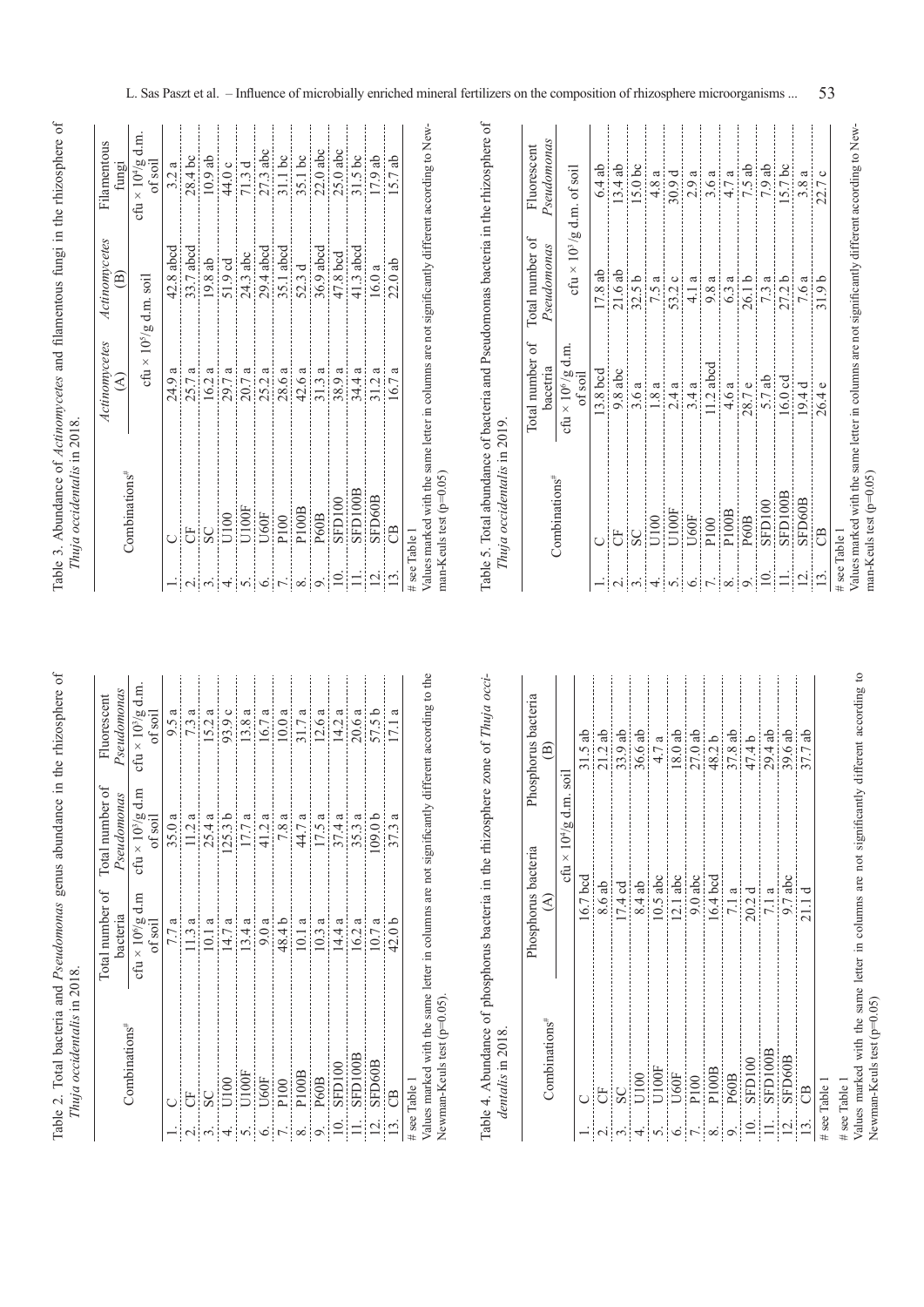Table 6. Abundance of *Actinomycetes* and filamentous fungi in the rhizosphere of *Thuja occidentalis* in 2019.

|     | Combinations <sup>#</sup>     | Actinomycetes<br>(A) | Actinomycetes<br>(B)                         | Filamentous<br>fungi                              |
|-----|-------------------------------|----------------------|----------------------------------------------|---------------------------------------------------|
|     |                               |                      | cfu $\times$ 10 <sup>5</sup> /g d.m. of soil | [cfu $\times$ 10 <sup>4</sup> /g d.m.<br>of soil] |
| 1.  | C                             | 14.3 a               | 21.4a                                        | 9.2a                                              |
| 2.  | CF                            | 9.5a                 | 16.7a                                        | 20.9a                                             |
| 3.  | <b>SC</b>                     | 13.6 a               | 22.7a                                        | 79.2 cd                                           |
| 4.  | U100                          | 16.2a                | $26.6$ ab                                    | 61.8 <sub>bc</sub>                                |
| 5.  | U100F                         | 24.4 ab              | 35.1 abc                                     | 27.4 a                                            |
| 6.  | U60F                          | $27.2$ ab            | $42.9$ abc                                   | 30.0a                                             |
| 7.  | P <sub>100</sub>              | 16.7a                | $26.2$ ab                                    | 25.1a                                             |
| 8.  | P100B                         | 35.5 bc              | 53.8 c                                       | 51.9 b                                            |
| 9.  | P <sub>6</sub> 0 <sub>B</sub> | 36.6 <sub>bc</sub>   | 58.3 c                                       | 66.5 bcd                                          |
| 10. | <b>SFD100</b>                 | 38.5 bc              | 57.3 c                                       | 19.7 a                                            |
| 11. | SFD100B                       | 50.1c                | 61.6c                                        | 84.4 d                                            |
| 12. | SFD60B                        | 36.8 bc              | 49.6 <sub>bc</sub>                           | 8.1 a                                             |
| 13. | CВ                            | 46.3 c               | 58.8 c                                       | 8.4 a                                             |

# see Table 1

Values marked with the same letter in columns are not significantly different according to Newman-Keuls test (p=0.05)

Table 7. The number of phosphorus bacteria in the rhizosphere of *Thuja occidentalis* in 2019.

|     | Combinations <sup>#</sup> | Phosphorus bacteria<br>(A)   | Phosphorus bacteria<br>(B) |
|-----|---------------------------|------------------------------|----------------------------|
|     |                           | cfu × $10^4$ /g d.m. of soil |                            |
| 1.  | C                         | 5.6 a                        | 14.5 a                     |
| 2.  | CF                        | 10.0a                        | 18.8 ab                    |
| 3.  | <b>SC</b>                 | 6.4 a                        | 14.9 a                     |
| 4.  | U100                      | 6.0a                         | 18.0 ab                    |
| 5.  | U100F                     | 21.6 <sub>b</sub>            | 34.4 abc                   |
| 6.  | U60F                      | 13.8 ab                      | $26.6$ abc                 |
| 7.  | P <sub>100</sub>          | 7.0a                         | $26.7$ abc                 |
| 8.  | P <sub>100</sub> B        | 34.9c                        | 76.9 e                     |
| 9.  | <b>P60B</b>               | 20.8 <sub>b</sub>            | 47.1 cd                    |
| 10. | SFD <sub>100</sub>        | 34.4c                        | 60.8d                      |
| 11. | SFD100B                   | $16.4$ ab                    | $41.3$ bcd                 |
| 12. | SFD60B                    | 11.0a                        | $22.0$ ab                  |
| 13. | CВ                        | 29.8c                        | 47.3 cd                    |

# see Table 1

Values marked with the same letter in the columns are not significantly different according to the Newman-Keuls test (p=0.05).

Dar 40, SFD60B and SFD100B. The soil treated with Urea had the lowest total bacterial abundance.

The situation was different for bacteria of the genus *Pseudomonas*, as the highest number of these bacteria was found in the treatments fertilized with Urea U100F. Many fluorescent *Pseudomonas* occurred also in combination CB, in soil enriched with selected bacteria (Table 5).

A higher abundance of *Actinomycetes*, as compared to the control combination, was observed, similarly to the total bacterial abundance, in the combinations to which selected bacteria were added (Table 6). The population of these bacteria was significantly higher in the soil fertilized with Super Fos Dar 40 (SFD100B, SFD100 and SFD60B) and Polifoska 6 (P100B and P60B). The abundance of *Actinomycetes* was also high in soil with the addition of selected bacteria (CB).

No increased abundance of filamentous fungi was observed in combinations enriched in these microorganisms (Table 6). The lowest number of fungi was in control 0, without fertilization (C), in combination SFD60B and in the control with selected bacteria (CB). They were isolated in the highest number from the soil in the combination SFD100B and standard control SC.

The application of selected bacteria to the soil in which the *Thuja occidentalis* plants were grown increased, in most cases, the populations of bacteria degrading insoluble phosphorus compounds (Table 7). The greatest number of phosphorus bacteria with strong lytic properties was isolated from the soil of combinations fertilized with Polifoska 6 P100B, with Super Fos Dar 40 SFD100 and with CB. Significantly more group B phosphorus bacteria were also observed in soil from the combination of P100B, SFD100, as well as P60B and CB.

# **DISCUSSION**

The beneficial effects of most soil microorganisms on plant growth are indisputable (Timmusk, Wagner, 1999; Borris, 2011; Yadav et al. ,2011; Chowdhury et al., 2015; Yin et al., 2015; Ishaq, 2017; Lan et al., 2017; Yi et al., 2019). In recent years, due to the more ecological approach to agriculture, intensive research has been conducted on the interaction among plants, soil, and soil microorganisms. Microorganisms in the root zone of plants influence the efficiency of mineral nutrient uptake by plants, thereby increasing the utilization rate of fertilizers applied to the soil (Bakker et al., 2012). It follows that the type of microorganisms and their abundance, determined by many biotic and abiotic factors, is of great importance both economically (allowing reduced fertilizer application rates) and environmentally.

The study of selected groups of microorganisms living in the root zone of *Thuja occidentalis* presented in this paper is the result of analyses conducted over a period of two years. As it is known, one of the factors strongly affecting the populations of microorganisms in the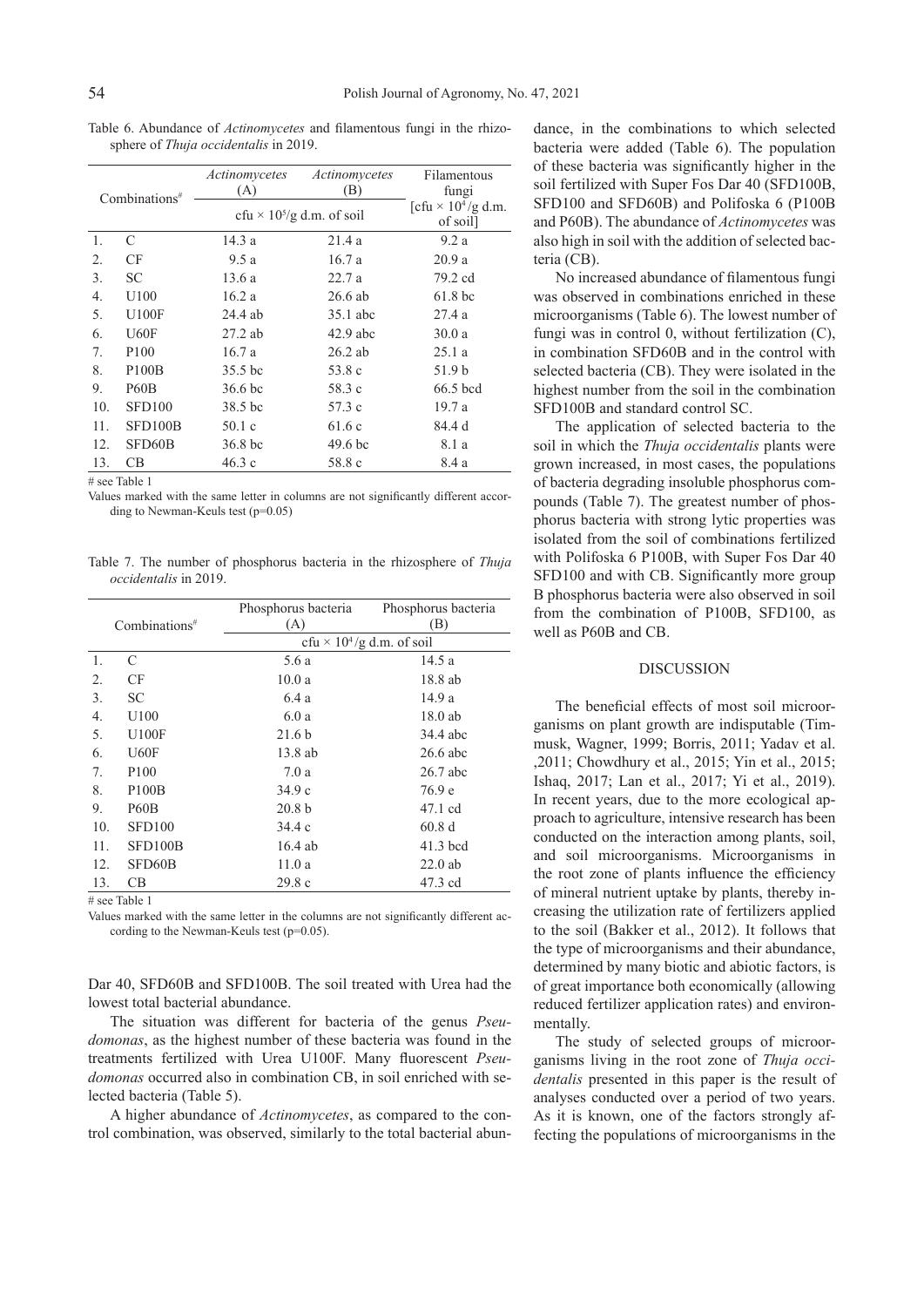rhizosphere is the amount and type of root secretions. Their chemical composition changes with the age of the plant, because younger plants excrete more root secretions, on the other hand, they usually have less developed root system (Olanrewaju et al., 2019).

When analyzing the total bacterial counts, it can be seen that in 2018 there were significantly more bacteria in the combination with Polifoska 6 (P100) and in CB. In the first year of the study, only in these two cases an increased level of these microorganisms was observed. Most likely, the fertilization applied in these combinations affected the development of the root system and may have stimulated an increase in soil bacteria abundance. In 2019, there was more variation in total bacterial abundance between combinations. The application of bacteria *Bacillus* sp.*, Bacillus amyloliquefaciens, Paenibacillus polymyxa* positively influenced the total number of bacteria in soil, as high abundances of these microorganisms were found in combinations P60B, SFD60B, SFD100B and CB, where selected strains of bacteria were applied. However, on the basis of the study, it cannot be determined whether this was a direct effect (i.e. applied strains) or an indirect effect as a result of improved root growth or increased release of nutrients into the soil by the plants.

One group of bacteria whose population is particularly correlated with the quantity and quality of root secretions are bacteria of the genus *Pseudomonas.* Many bacteria belonging to this genus were identified as PGPR, bacteria that benefit plant growth. In both years, the highest abundance of these bacteria was observed in combinations with Urea (U100 in 2018 and U100F in 2019). Reduction of Super Fos Dar 40 to 60% and application of selected bacteria (treatment SDF60B) also significantly increased their population in 2018 compared to the control combinations. *Pseudomonas* bacteria are a group of microorganisms characterized by rapid growth, in part because of their ability to utilize a wide range of organic compounds (McSpadden Gardener, 2007). It is most likely that nutrients secreted by the roots of *Thuja occidentalis* growing in soil fertilized with these fertilizers stimulated the growth of this group of bacteria.

*Actinomycetes* commonly occurring in soils play a key role in the cycling of many elements (Lenart-Boroń, Banach, 2014). In the first year of the study, differences between the combinations were small, especially among the *Actinomycetes* with strong chitinolytic properties (group A). Similarly as *Pseudomonas*, many *Actinomycetes* were observed in soil from the combination with Urea U100 and with Polifoska 6 P100B. In 2019, there was more variation between combinations. It can be observed that elevated abundance of *Actinomycetes* often occurred in microbially enriched combinations, especially with strains of selected bacteria. This could be due to the effect of applied fertilization on the quality or quantity of root secretions, which are the food of these microorganisms.

As it is known, the interaction between plant and microorganisms, and between microorganisms among themselves, can be direct (e.g. parasitism, antagonism, competition) and indirect, due to changes in the surrounding environment (Jankowska, Swędrzyńska, 2016). This means that if a fertilizer with microorganisms (fungi or bacteria) is added to the substrate, it can positively or negatively affect the plants, the development of the root system, or the quantity and quality of root secretions. These changes can result in an increase in the population of e.g. *Pseudomonas* bacteria in the soil, despite the fact that selected fungi were added, which, having a beneficial effect on plants, increased the secretion of compounds affecting the development of this group of microorganisms. This phenomenon was also observed in the case of fungi of the genus *Trichoderma*, which, when added to soil, favourably influenced the development of other groups of microorganisms, e.g. *Pseudomonas* bacteria, or *Actinomycetes* (Smolinska et al., 2014). A significant effect of soil enrichment with selected fungal strains on the total abundance of this group was observed in 2018 in the combination with Urea U100F. In the second year of the study, the highest number of fungal colonies was isolated from the combination fertilized with Super Fos Dar 40 (SFD100B).

Rhizosphere microorganisms significantly affect the efficiency of mineral nutrient uptake, influencing the utilization rate of applied fertilizers (Liang et al., 2020). Several studies have shown that a significant number of soil microorganisms, including bacteria belonging to the genera *Pseudomonas* or *Bacillus*, have the ability to dissolve phosphorus compounds and release plant-available forms of phosphorus into the soil (Wang et al., 2020). Analyzing the abundance of phosphorus bacteria in the soil from different fertilizer combinations in the cultivation of *Thuja*, it can be observed that in 2018, increased abundance of these bacteria was observed in the combination with SFD100, while in 2019 in treatments fertilized with Polifoska **6**  P100B and Super Fos Dar 40 SFD100. Enrichment of soil with selected bacteria alone (without fertilizers) also had a beneficial effect on the growth of this group of microorganisms.

## **CONCLUSIONS**

1. For the first time it was demonstrated that it is possible to increase the number of beneficial microorganisms in the rhizosphere of *Thuja occidentalis* by using mineral fertilizers enriched with selected microorganisms.

2. The enrichment of fertilizers Urea, Polifoska 6 and Super Fos Dar 40 with selected strains of fungi and bacteria in many combinations had a beneficial effect on the development of microorganisms in the rhizosphere of *Thuja occidentalis*.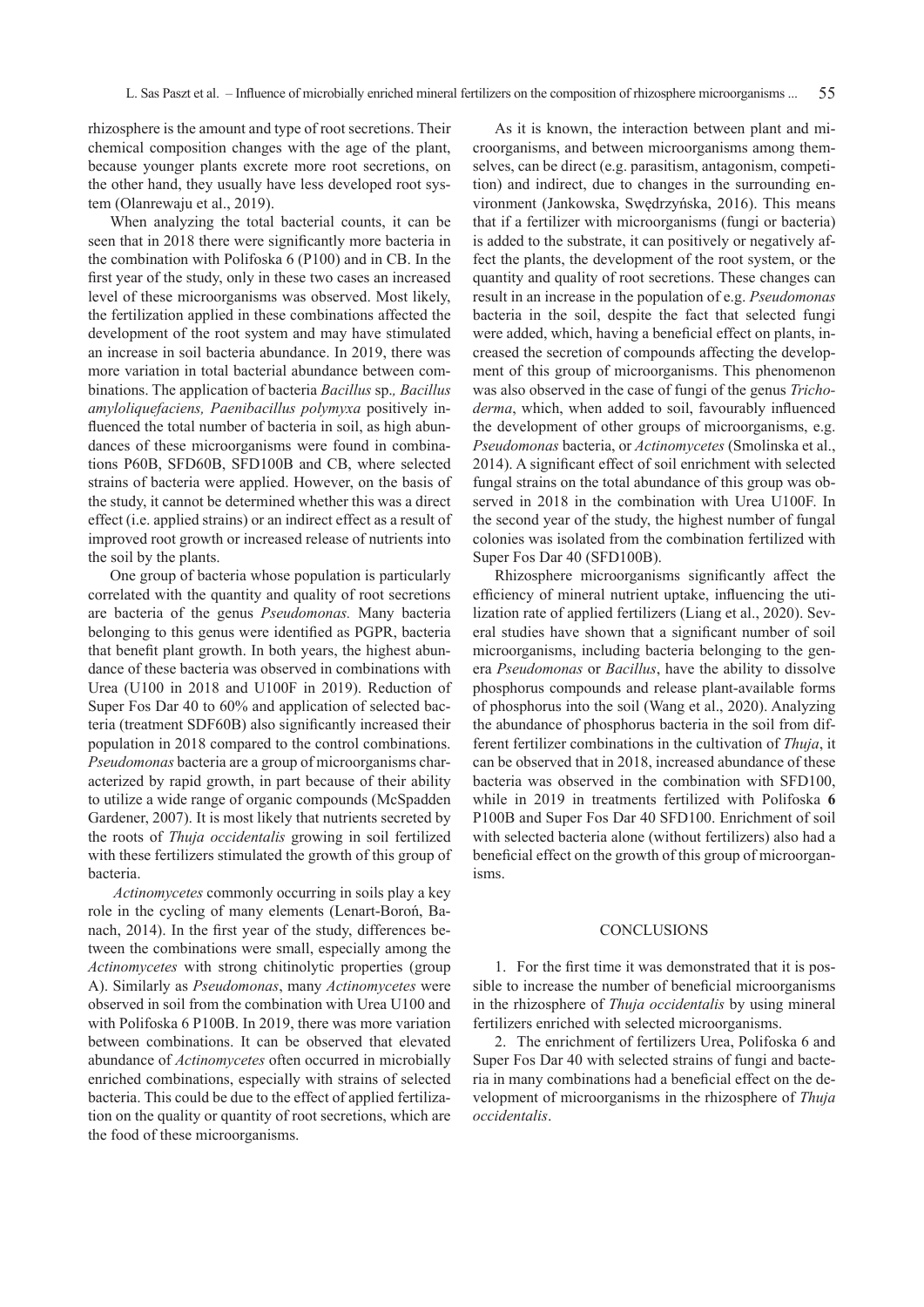3. The growth of *Pseudomonas* bacteria was most favorably affected by the application of Urea (U100 and SFD60B in 2018 and U100F in 2019).

4. Soil fertilization with Polifoska 6 (P100B) and Super Fos Dar 40 (SFD100) favoured the multiplication of phosphorus bacteria.

5. Based on the research conducted to date, it cannot be determined whether the fungi and bacteria added to the fertilizers interacted with soil microorganisms directly or indirectly by stimulating root growth and plant secretion of nutrients into the soil.

#### REFERENCES

- **Aendekerk T., 1997.** Fertilization Guide for Nursery Crops: Adjusting Fertilization to Meet the Crop's Requirements, Wyd. Boomteeltpraktijkonderzoek, Netherlands, 154 pp.
- **Adesemoye A.O., Torbert H.A., Kloepper J.W., 2009.** Plant growth-promoting rhizobacteria allow reduced application rates of chemical fertilizers. Microbial Ecology, 58: 921-927, doi: 10.1007/s00248-009-9531-y.
- **Aghai M.M., Khan Z., Joseph M.R., Stoda A.M., Sher A.W., Ettl G.J., Doty S.L., 2019.** The effect of microbial endophyte consortia on *Pseudotsuga menziesii* and *Thuja plicata* survival, growth, and physiology across edaphic gradients. Frontiers in Microbiology 10, Article 1353, 1-16, doi: 10.3389/ fmicb.2019.01353.
- **Bakker M.G., Manter D.K., Sheflin A.M., Weir T.L., Vivanco J.M., 2012.** Harnessing the rhizosphere microbiome through plant breeding and agricultural management. Plant Soil (published online 31 August 2012), doi: 10.1007/s11104-012- 1361-x.
- **Bargaz A., Lyamlouli K., Chtouki M., Zeroual Y., Dhiba D., 2018.** Soil microbial resources for improving fertilizers efficiency in an integrated plant nutrient management system. Frontiers in Microbiology, 9: Article 1606, 1-26, doi: 10.3389/fmicb.2018.01606.
- **Borris R., 2011.** Use of plant-associated *Bacillus* strains as biofertilizers and biocontrol agents in agriculture. pp. 41. In: Bacteria in Agrobiology: Plant Growth Responses; ed.: D.K. Maheshawari, Springer-Verlag Berlin Heidelberg.
- **Canarini A., Kaiser C., Merchant A., Richter A., Wanek W., 2019.** Root exudation of primary metabolites: mechanisms and their roles in plant responses to environmental stimuli. Frontiers in Plant Science 10: Article 157, 1-1-19, doi: 10.3389/fpls.2019.00157.
- **Ciopińska J., Bezak-Mazur E., 2018.** Phosphorus solubilizing bacteria – review article. Environment, pp. 278-287, doi: 10.30540/sae-2018-027.
- **Chowdhury S.P., HartmannA., Gao X.W, Borriss R., 2015.** Biocontrol mechanism by root-associated *Bacillus amyloliquefaciens* FZB42 - A review. Frontiers in Microbiology, 6: 1-11, doi: 10.3389/fmicb.2015.00780.
- **Galus-Barchan A., Chmiel M.J., 2019.** The role of microorganisms in acqisition of nutrients by plants. Kosmos, 68: 107- 114. (in Polish + summary in English)
- **Gohel V., Singh A., Vimal M., Ashwini Chhatpar H.S., 2006.** Bioprospecting and antifungal potential of chitinolytic microorganisms. African Journal of Biotechnology 5:52-71.
- **Gould W.D., Hagedorn C., Bardinelli T.R., Zablotowicz R.M., 1985.** New selective media for enumeration and recovery of fluorescent pseudomonads from various habitats. Applied and Environmental Microbiology, 49: 28-32.
- **Guyonnet J.P., Guillemet M., Dubost A., Simon L., Ortet P., Barakat M., Heulin T., Achouak W., Haichar F. Z., 2018.** Plant nutrient resource use strategies shape active rhizosphere microbiota through root exudation. Frontiers in Plant Science 9, Article 1662, doi: 10.3389/fpls.2018.01662.
- **Hsu S.C., Lockwood J.L., 1975.** Powdered chitin agar as a selective medium for enumeration of Actinomycetes in water and soil. Applied Microbiology, 29: 422-426.
- **Ishaq S.L., 2017.** Plant-microbial interactions in agriculture and the use of farming systems to improve diversity and productivity. AIMS Microbiology 3(2): 335-353, doi: 10.3934/microbiol.2017.2.335.
- **Jacoby R., Peucert M., Succurro A., Koprivova A., Kopriva S., 2017.** The role of soil microorganisms in plant mineral nutrition – current knowledge and future directions. Frontiers in Plant Science, 8: 1-19, doi: 10.3389/fpls.2017.01617.
- **Jankowska M., Swędrzyńska D., 2016.** Analysis of the interactions of microorganisms in soil environment. Kosmos. Problemy Nauk Biologicznych, 65: 49-55. (in Polish + summary in English)
- **Kaur G., Reddy M.S., 2015.** Effects of phosphate-solubilizing bacteria, rock phosphate and chemical fertilizers on maizewheat cropping cycle and economics. Pedosphere, 25: 428- 437, doi: 10.1016/S1002-0160(15)30010-2.
- **Klimek B., Stefanowicz A. M., Woch M. W., Jaźwa M., 2010.** Is there a link between biodiversity of plants and soil microorganisms? Kosmos. Problemy Nauk Biologicznych, 59(3- 4): 589-598.
- **Krupa A., 2010.** Mycorrhizas and their multifunctional role in the environment. Chemistry, Environment, Biotechnology, XIV, 175-182. (in Polish + summary in English)
- **Kurek E., Ozimek E., 2008.** Biological methods to increasing the content of bioavailable phosphorus in soil. Postępy Nauk Rolniczych 2: 85-95. (in Polish + summary in English)
- **McSpadden Gardener B.B., 2007.** Diversity and ecology of biocontrol *Pseudomonas* spp. in agricultural systems. Phytopathology, 97: 221-226, doi:10.1094/phyto-97-2-0221.
- **Lan X., Zhang J., Zong Z., Ma Q., Wang Y., 2017.** Evaluation of the biocontrol potential of *Purpureocillium lilacinum* QLP12 against *Verticillium dahliae* in eggplant. BioMed Research International V. 2017,Article ID 4101357, 8 pages, doi: 10.1155/2017/4101357.
- **Lenart-Boroń A., Banach T., 2014.** Actinobacteria *Streptomyces* spp in the heavy metal-contaminated environment. Kosmos. Problemy Nauk Biologicznych, 63(1): 87-93. (in Polish + summary in English)
- **Liang R., Hou R., Li J., Lyu Y., Hang S., Gong H., Ouyang Z., 2020.** Effects of different fertilizers on rhizosphere bacterial communities of winter wheat in the north China plain. Agronomy, 10, 93, doi: 10.3390/agronomy10010093.
- **Olanrewaju O.S., Ayangbenro A.S., Glick B.R., Babalola O.O., 2019.** Plant health: feedback effect of root exudatesrhizobiome interactions. Applied Microbiology and Biotechnology, 103: 1155-1166.
- **Pathama J., Kamaraj Kennedy R., Sakthivel N., 2011.** Mechanisms of fluorescens Pseudomonads that mediate biological control of phytopathogens and plant growth promotion of